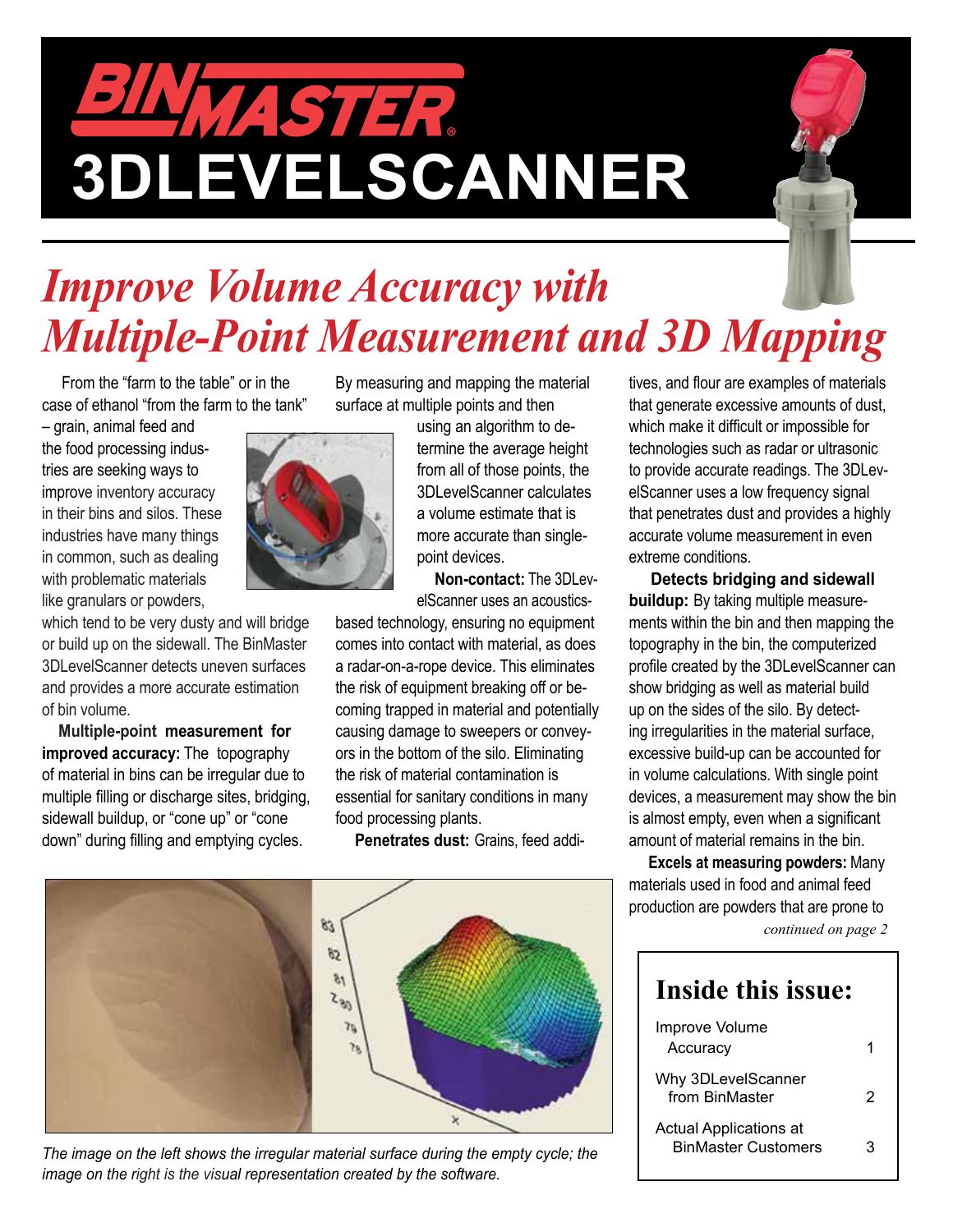#### *continued from page 1*

creating dust, bridging or building up on the sidewalls of the silo. The surface of powdery materials tends to be irregular, which makes the 3DLevelScanner and its multiple-point measurement and mapping capability ideal for the challenges associated with powders.

 **Self cleaning:** The 3DLevelScanner automatically cleans itself, which reduces the frequency of preventive maintenance. Suspended dust tends to adhere to the surface of devices, requiring cleaning or maintenance at frequent intervals in order for the instrument to continue working. The 3DLevelScanner's acoustical pulses are proven to be very effective in preventing dust from adhering to the transducers.

 **Alerts to the need for preventive maintenance:** By detecting sidewall build-up early, silos can be cleaned and serviced before material hardens and becomes even tougher to clean out of the silo. Preventive maintenance can be performed early, when it is an easier and less expensive undertaking.

 **Prevent silo collapse:** There have been instances around the world where excessive build up on one side of the silo has caused the silo to collapse. By detecting the build up of material early, excessive damage to the silo and surrounding structures can be avoided. Installing a 3DLevelScanner can lead to a reduction of insurance claims and costly, time-consuming rebuilding of structures.

> *The outside of the unit is coated with dust. Inside the transducers are clean and fully operational.*





## **Why 3DLevelScanner from BinMaster**



**More than 50 Years Experience –** Since 1953, Bin-Master and its parent company Garner Industries have built a reputation for treating customers right. We are financially strong and will be here to service your needs now and well into the future.

**Thousands of Satisfied Customers –** For more than half a century, BinMaster has been supplying companies of all types and sizes with a wide variety of bin level solutions. Our skilled sales staff fits you with what you need to address your challenges and meet your budget.

**75,000 Square Foot Operation –** Not just a sales office! BinMaster operates an ISO certified, state-of-theart manufacturing plant in Lincoln, Nebraska, USA and is 100-employees strong. BinMaster manufactures level controls and has in-house CNC machining for custombuilt components.

**Engineering and Technical Expertise –** BinMaster employs five full-time engineers and has a highly experienced in-house technical support staff, plus a nationwide support network of fully-trained distributors. We address every inquiry on the same business day!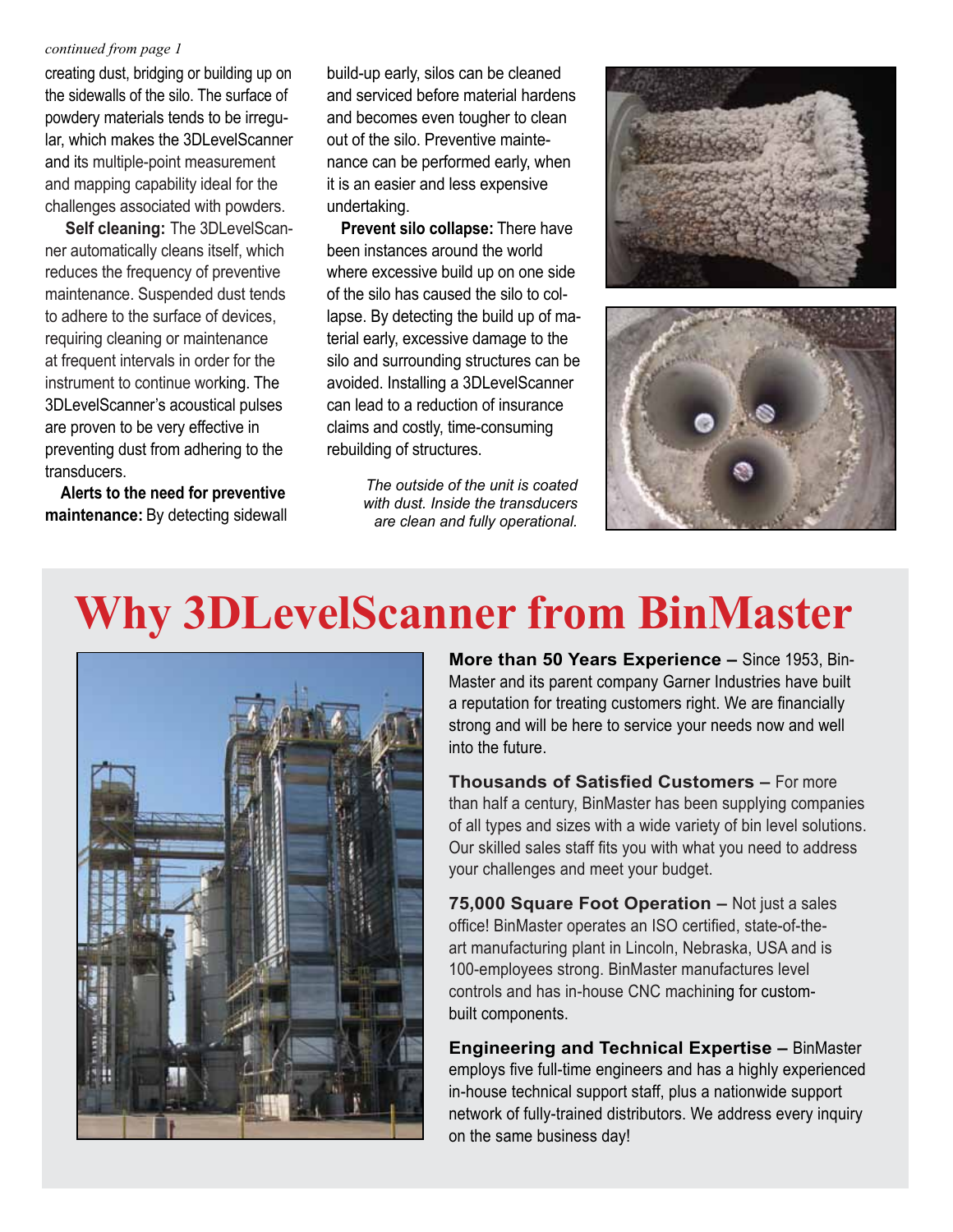# **Actual Applications at BinMaster Customers**

 *BinMaster has installed the 3DLevelScanner in many diverse applications such as cement, aggregates, mining, power plants, plastics manufacturers and chemical processing facilities. Here are just a few examples of how BinMaster helped customer solve their challenges in the grain, feed, food processing and biofuels industries*.

**Description:** Small corn waste storage tank for food processing operation. **Material:** Broken corn, fines and dust **Bin Details:** 28' tall x 18' diameter corrugated steel silo with large hopper bottom **Models:** S and M

**Challenge:** Provide accurate level



volume measurement in an extremely dusty environment and account for large sidewall buildup.

**Description:** Tall, narrow soybean processing silo. **Material:** Soybeans **Bin Details:** 55' tall x 12' diameter steel silo with cone bottom **Model:** S **Challenge:** Provide level measure-



ment in extremely dusty environment where all other level measurement technologies have failed.

**Description:** Food processing operation with material prone to dust and sidewall buildup.

**Material:** Rice

**Bin Details:** 100' tall x 27' diameter carbon steel silo with cone bottom **Model:** MV

**Challenge:** Provide highly accurate volume measurements and stability as



bin was emptied almost completely before refilling. Desired more precise headroom than a single-point device.

**Description:** Mid-sized waste holding silo for post animal processing operation.

**Material:** Waste animal tissue **Bin Details:** 38' tall x 19' diameter steel silo with permaglass coating, flat bottom

#### **Model:** MV

**Challenge:** Increase volume measurement accuracy versus hand



measurements in silo with very uneven fill characteristics and buildup/ bridging.

**Description:** Tall, wide concrete soy meal processing silo for milling operation.

**Material:** Soybean meal **Bin Details:** 108' tall x 60' diameter concrete silo with flat bottom **Model:** MV

**Challenge: Provide accurate volume** 



measurement in a large diameter silo with uneven fill characteristics and high levels of dust.

**Description:** Manufacturer of livestock feed with very wide bin, wider than it is tall

**Material:** Shell corn **Bin Details:** 60' tall x 105' diameter galvanized steel bin with cone top and center fill **Model:** MV

**Challenge:** The customer had no level controls and was looking to manage



inventory. Wanted more accuracy than a single point device as the bin has multiple pullout locations.

**Description:** Tall, wide concrete corn storage silo for ethanol production. **Material:** Corn

**Bin Details:** 150' tall x 75' diameter concrete silo with flat bottom **Model:** MV

**Challenge:** Increase volume measurement accuracy versus existing single



point technologies. Eliminate breaking sensing cable problems associated with guided wave radar system.